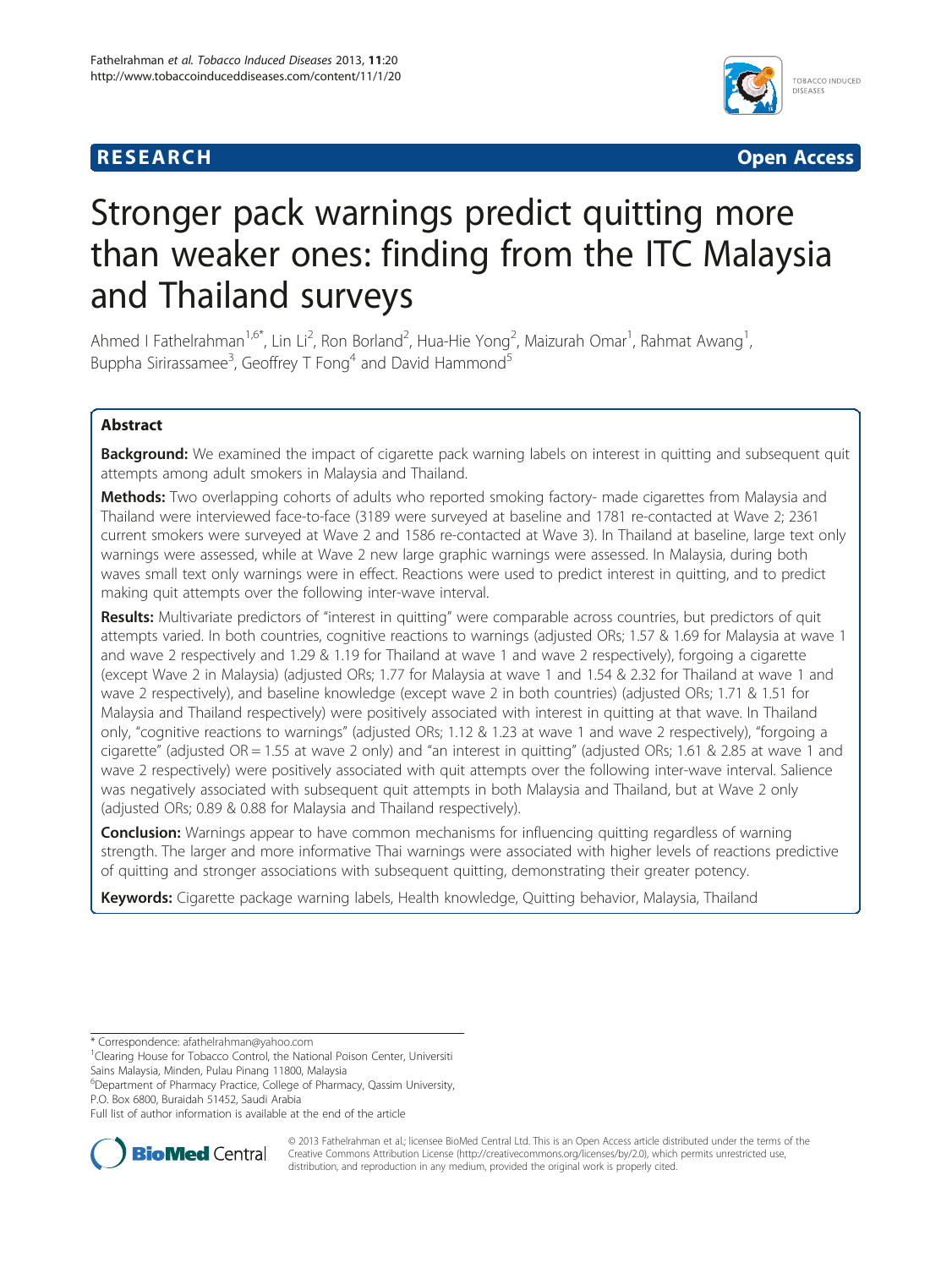## Background

More than 80% of the world smokers live in low and middle income countries [\[1](#page-7-0)]. In some developed countries, tobacco use is declining as a result of decades of tobacco control efforts and educational activities [\[1](#page-7-0)], including through high taxes, anti-smoking advertisements, media campaigns, and warning labels on packs [[2,3\]](#page-7-0). By contrast, progress is less overall in developing countries, with some showing increases in tobacco production and use [[1,3\]](#page-7-0). Achieving more progress in tobacco control may require focusing on the strategies that are less expensive to adopt, as poorer counties, by definition have less resources to commit. The World Health Organization (WHO) Framework Convention on Tobacco Control (FCTC) obligates ratifying countries to implement broad comprehensive tobacco control policies including the placement of rotating health warnings on tobacco packaging covering at least 30% (but ideally at least 50%) of the package front and back [\[4](#page-7-0)]. Strong health warnings on cigarette packaging are the most cost-effective educational strategy [[5\]](#page-7-0), since the only cost is that of implementing the policy.

Pack warnings can be particularly effective as smokers are potentially exposed to the messages every time they want to buy or smoke a cigarette. Cigarette pack warning labels have been shown to increase smoking-related health knowledge [\[6,7](#page-7-0)], and health knowledge is positively associated with quit intentions [[8\]](#page-7-0).

There is now strong evidence that forgoing cigarettes (that is, choosing not to smoke a cigarette that one would normally have smoked) and reporting that health warnings trigger thoughts about the harms of smoking and/or quitting are both predictors of subsequent quitting, and that avoidance of the warnings is also associated with increased quitting, but mediated through the frequency of thoughts about the harms [[9\]](#page-7-0). Perhaps counter intuitively, reported levels of avoidance of warnings and thoughts about the harms are positively associated. Furthermore these reactions that predict quitting are increased with larger and/or graphic warnings [\[10](#page-7-0)]. The warnings appear to have at least part of their effect by generating negative emotions such as fear and disgust, with these emotions being important in generating enough force to stimulate quit attempts [[10,11](#page-7-0)]. Most of this evidence for positive effects of health warnings comes from developed, largely English speaking countries.

There are important gaps in knowledge of the predictive capacity of measures of health warning effects in developing countries. Yong et al. [[12\]](#page-7-0) have shown that the introduction of the new graphic warnings in Thailand were associated with increased levels of reporting noticing, and both cognitive and behavioral reactions to the warnings compared to the previous text-only warnings, the same kinds of reactions that have been prospectively associated with increased quitting activity in developed countries [\[9](#page-7-0)]. An earlier cross-sectional paper found that in Malaysia, smokers' frequency of thoughts about the health risks of smoking and reporting forgoing cigarettes as a result of noticing warnings both significantly predicted an interest in quitting [[13\]](#page-7-0). However, no prospective study has been conducted to explore if these variables prospectively predict actual quitting activity as they do in developed countries.

Malaysia and Thailand are neighboring countries and both have ratified the FCTC [[3](#page-7-0)]. Thailand is predominantly populated by Buddhist Thais, while Malaysia has a majority of Muslim Malays and significant minorities of Chinese and Indians. Malaysia is relatively more economically advanced and urbanized compared to Thailand. Thailand's tobacco control legislation is stronger and longer-standing, especially with regards to the cigarette package warning labels where at the time of the baseline survey they had large black on white text-only warnings covering 50% of the main sides of the pack and contained specific detail about diseases while Malaysia had a small, general, text-only warning on one side to the pack. However, Malaysia had conducted its first ever national mass media based anti-smoking campaign in 2004 before this study commenced, and Thailand only conducted its first comprehensive campaign in 2006, between the first two waves of the study, with efforts prior to that restricted to legislation and to local health education efforts.

In March 2005, just after the first wave of this study, Thailand introduced new graphic warning labels with six rotating messages, also covering 50% of both main faces of the pack. There was no change in Malaysian warning labels over the period of this study.

The objective of the present study was to evaluate and compare the impact of cigarette pack warning labels on both interest in quitting and quit attempts of adult smokers in Malaysia and Thailand. We conducted two replications in each country: In Thailand for interest in quitting, the first analyses were in relation to the textonly warnings, while the second was to the new graphic warnings. For quit attempts, one was of reactions to text-only warnings in Thailand predicting quit activity in a period during which similarly sized graphic warnings were introduced, and the second involved reactions to graphic warnings predicting in a period where graphic warnings were present during the entire period. The smaller Malaysian warnings were unchanged over the two replications, so predictors should be consistent.

## Methods

#### Design

Predictive study using cross-sectional data to predict interest in quitting and longitudinal data to predict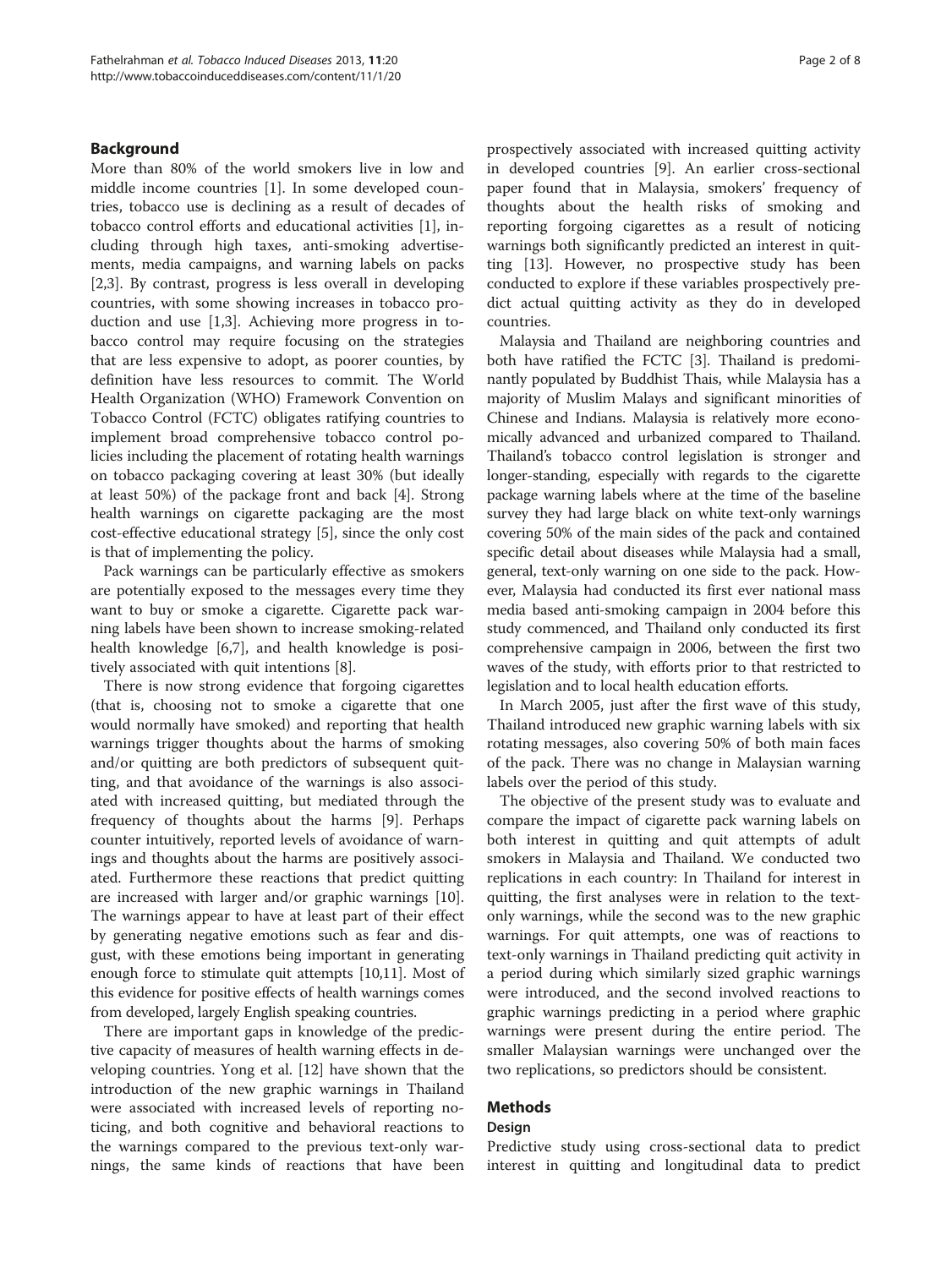reported quit attempts over the following year or so. The study was designed to make comparisons between the two countries, focusing on the varying strengths of warnings within and between countries.

### **Participants**

Respondents from the International Tobacco Control Southeast Asia Survey (ITC-SEA survey) who reported smoking factory-made cigarettes (FMC) at the time of the survey, and for prediction of subsequent quit attempts, provided outcome data at the next wave. In Thailand, a total of 1370 FMC smokers were surveyed at wave 1 (early 2005) and 1018 of them were successfully followed up at wave 2  $(2006)$  (retention rate = 74.3%); a total of 1018 current FMC smokers (not the same '1018' as above; these 1018 current FMC smokers included 341 replenishments and 677 re-contacts) were surveyed at wave 2 and 803 of them were followed up at wave 3 (2008). In Malaysia, a total of 1819 FMC smokers were surveyed at wave 1 and 763 of them were successfully followed up at wave 2 (retention rate  $=$  41.9%); a total of 1343 current FMC smokers (including 689 replenishments and 654 re-contacts) were surveyed at wave 2 and 783 of them were followed up at wave 3.

The ITC SEA Survey is of approximately 2000 respondents in each country each wave, but includes users of hand-rolled tobacco which either have no warnings, or different ones to those on factory made cigarettes, so these smokers were not included in the analyses. Respondents are recruited from adults who had smoked at least 100 cigarettes in their lifetime and smoked at least weekly at the time of recruitment. A detailed description of the sampling and study design of the ITC SEA survey has been reported elsewhere [\[14,15](#page-7-0)]. Briefly, the ITC SEA adult smoker survey employs a multistage clustering sampling procedure [\[14,15\]](#page-7-0). Smokers were mainly surveyed in face-to-face interviews using standardized questionnaire. The questionnaire was developed by an international team of experts on tobacco control, with different backgrounds [[16\]](#page-7-0). The original questionnaire was prepared in English and translated and then backtranslated, then checked by bilingual researchers. Survey interviews were conducted in English or Malay in Malaysia and in Thai in Thailand. From wave 2, the sample is replenished from the same sampling frame.

## Measures

The ITC SEA questionnaire covers a broad range of anti-tobacco health policies. Warning-related variables from the survey were smokers' reports of frequency of: noticing the tobacco warning labels, reading or looking closely at them, thinking about health risk because of them (think-harm), thinking about quitting because of them (think-quit), stopping from having a cigarette when

about to smoke one because of the warnings (forgo) (all on 4-point scales), and avoiding looking at the warnings (coded as a binary variable: Yes- no). For the purpose of the present analyses, the noticing and reading variables were combined into a single scale (salience), as were think-harm and think-quit (cognitive reactions), as was done by Borland et al. [\[9\]](#page-7-0). Seven knowledge questions:, whether smoking causes: stroke, impotence, lung cancer, lung decay, stained teeth, and premature ageing (all in smokers), and lung cancer in non-smokers, were summed, then divided into low "less than 5" and high "5-7" because the distribution was highly skewed. A range of demographic variables was also assessed: country, age, gender and rural/urban.

Outcome measures were: 1) "any interest in quitting" (plan to quit smoking sometime in the future versus no thoughts of quitting) in the same survey wave, and 2) reports of having made quit attempts over the following inter-wave interval.

### Statistical analyses

Multiple logistic regressions were used to test for possible predictive associations between warning-related variables and the two outcomes. All multivariate analyses were adjusted for demographic variables (age, gender and rural/urban). The analyses proceeded in two main steps, first each individual key predictor controlling for the sociodemographics, followed by a composite analysis in which all predictors were added simultaneously. The odds ratios with their 95% CI were computed for each predictor variable. A p value <0.05 was considered statistically significant. All analyses were conducted using Stata Version 10.1.

## Results

#### Sample retention

There were some socio-demographic differences in retention rates for the longitudinal analyses. Followedup respondents were more likely to be rural residents  $(p < 0.001$ , for both wave pairs in both countries) as were older respondents ( $p < 0.001$ , for both wave pairs in Thailand and the wave 1–2 participants in Malaysia). For wave 1–2 participants, in Malaysia, those retained were more likely to have low baseline knowledge of the harms of smoking (51.7% vs. 60.2% for drop-outs,  $p < 0.001$ ); and in Thailand, those retained were more likely to "think about quitting because of the warning labels" at baseline (82.5% vs. 77.7% for drop-outs,  $p = 0.047$ ). For wave 2-3 participants, in Malaysia, those retained were more likely to have high "cognitive reactions" at wave 2 survey (76.9% vs. 71.5%,  $p = 0.03$ ; and in Thailand, those retained were more likely to report avoiding the warnings at wave 2  $(53.4\% \text{ vs. } 45.1\%, \text{ p} = 0.03).$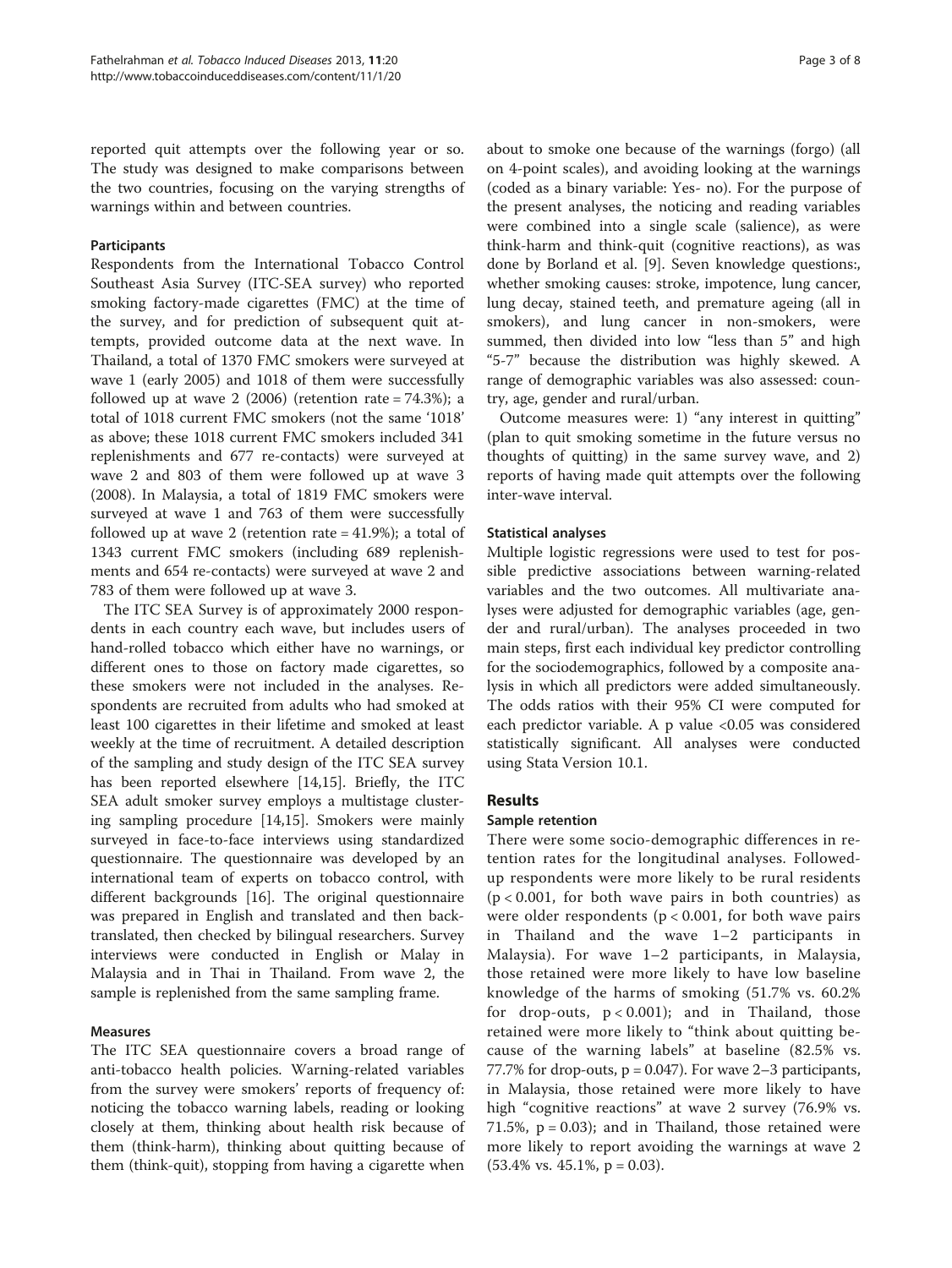Table 1 portrays, by country, the baseline demographic characteristics as well as Wave 1 and 2 responses toward warning labels, quitting behaviors, and knowledge about smoking-related health risks among the two re-contact cohorts. Overall, Thai smokers were older than the Malaysian ( $p < 0.01$ ). The proportions of the females and rural residents were greater among the Thais ( $p < 0.001$ ). The characteristics of the two wave-based cohorts were similar, although the second was slightly older.

Consistent with the size of the warnings, reactions to the pack warnings were stronger in Thailand than in Malaysia for all measures. Moreover, Thai smokers were significantly more knowledgeable about smoking-related health risks  $(p < 0.001)$  both at baseline and in the following year and a greater proportion (p < 0.001) reported quit attempts between survey waves even though less Thais reported an interest in quitting at each predictor wave (Table 1).

#### Testing for by-country interactions

To explore the predictors of interest in quitting and prospectively of quit attempts, we tested separately the interaction between each predictor and "country" (Table [2](#page-4-0)). This revealed significant interactions in the prediction of "interest in quitting" (cognitive responses \* country, both at waves 1 and 2). No significant by-country-interaction was found at wave 1 for predictors of "quit attempts",

#### Table 1 Demographic characteristics, predictor variables and outcome variables among adult smokers in Malaysia and Thailand who were re-contacted at Waves 2 and 3

|                                                                             | <b>Malaysia</b>                   | <b>Thailand</b>                 | P value for<br>country<br>comparisor |
|-----------------------------------------------------------------------------|-----------------------------------|---------------------------------|--------------------------------------|
|                                                                             | $N = 763$ for<br>W1- W2 cohort^!; | $N = 1018$ for<br>W1-W2 cohort; |                                      |
|                                                                             | $N = 783$ for<br>W2-W3 cohort     | $N = 803$ for<br>W2-W3 cohort   |                                      |
| Demographics (baseline of the W1-W2 cohort)                                 |                                   |                                 |                                      |
| Age [Mean age in years (SD)]                                                | 42.1 (14.1)                       | 43.9 (12.5)                     | < 0.01#                              |
| Gender [n (%)]                                                              |                                   |                                 | $<0.001$ ##                          |
| Male                                                                        | 742 (97.2)                        | 952 (93.5)                      |                                      |
| Female                                                                      | 21(2.7)                           | 66 (6.5)                        |                                      |
| Residence [n (%)]                                                           |                                   |                                 | $<0.001$ ##                          |
| Rural                                                                       | 352 (46.1)                        | 678 (66.6)                      |                                      |
| Urban                                                                       | 411 (53.9)                        | 340 (33.4)                      |                                      |
| <b>Predictor variables</b>                                                  |                                   |                                 |                                      |
| Warning labels salience [Mean (SD)] at W1*                                  | 3.1(1.6)                          | 3.5(1.7)                        | < 0.001#                             |
| Warning labels salience [Mean (SD)] at W2**                                 | 2.9(1.7)                          | 3.7(1.6)                        | <0.001#                              |
| Cognitive responses toward warning label [Mean (SD)] at W1                  | 2.5(1.8)                          | 3.6(1.9)                        | < 0.001#                             |
| Cognitive responses toward warning label [Mean (SD)] at W2                  | 2.3(1.7)                          | 3.8(2.0)                        | < 0.001#                             |
| Stopping from having a cigarette because of warnings/forgoing [n (%)] at W1 | 326 (44.6)                        | 476 (46.8)                      | NS##                                 |
| Stopping from having a cigarette because of warnings/forgoing [n (%)] at W2 | 242 (32.1)                        | 399 (50.0)                      | $<0.001$ ##                          |
| Avoid looking at warnings [n (%)] at W1                                     | 160 (22.1)                        | 359 (35.3)                      | $<0.001$ ##                          |
| Avoid looking at warnings [n (%)] at W2                                     | 117 (15.6)                        | 426 (53.4)                      | $<0.001$ ##                          |
| Knowledge scores [Mean (SD)] at W1                                          | 5.1(1.9)                          | 5.7(1.4)                        | < 0.001#                             |
| Knowledge scores [Mean (SD)] at W2                                          | 5.2(1.8)                          | 6.1(1.4)                        | < 0.001#                             |
| <b>Outcome variables</b>                                                    |                                   |                                 |                                      |
| Any interest in quitting [n (%)] at W1                                      | 430 (57.3)                        | 418 (41.1)                      | $<0.001$ ##                          |
| Any interest in quitting [n (%)] at W2                                      | 407 (52.2)                        | 239 (29.8)                      | $<0.001$ ##                          |
| Quit attempts [n (%)] at W2                                                 | 306 (40.1)                        | 758 (74.5)                      | $<0.001$ ##                          |
| Quit attempts [n (%)] at W3                                                 | 316 (40.4)                        | 602 (74.9)                      | $<0.001$ ##                          |

^For details of the samples, please see the methods section. !"W1" means "Wave 1" of the survey; this applies to the other waves.

#T-test results; SD, standard deviation; ##Chi-square test results.

\*"Salience" is a combined variable (see the measures subsection); for Wave 1, the number of cases used to compute the salience variable (and the mean) is slightly smaller than the total N for W1-W2 cohort, due to "can't say, unaware" or missing data. \*\*Similarly, for Wave 2, the number of cases used to compute the variable is slightly smaller than the total N for W2-W3 cohort. This applies to other predictor and outcome variables in the Table.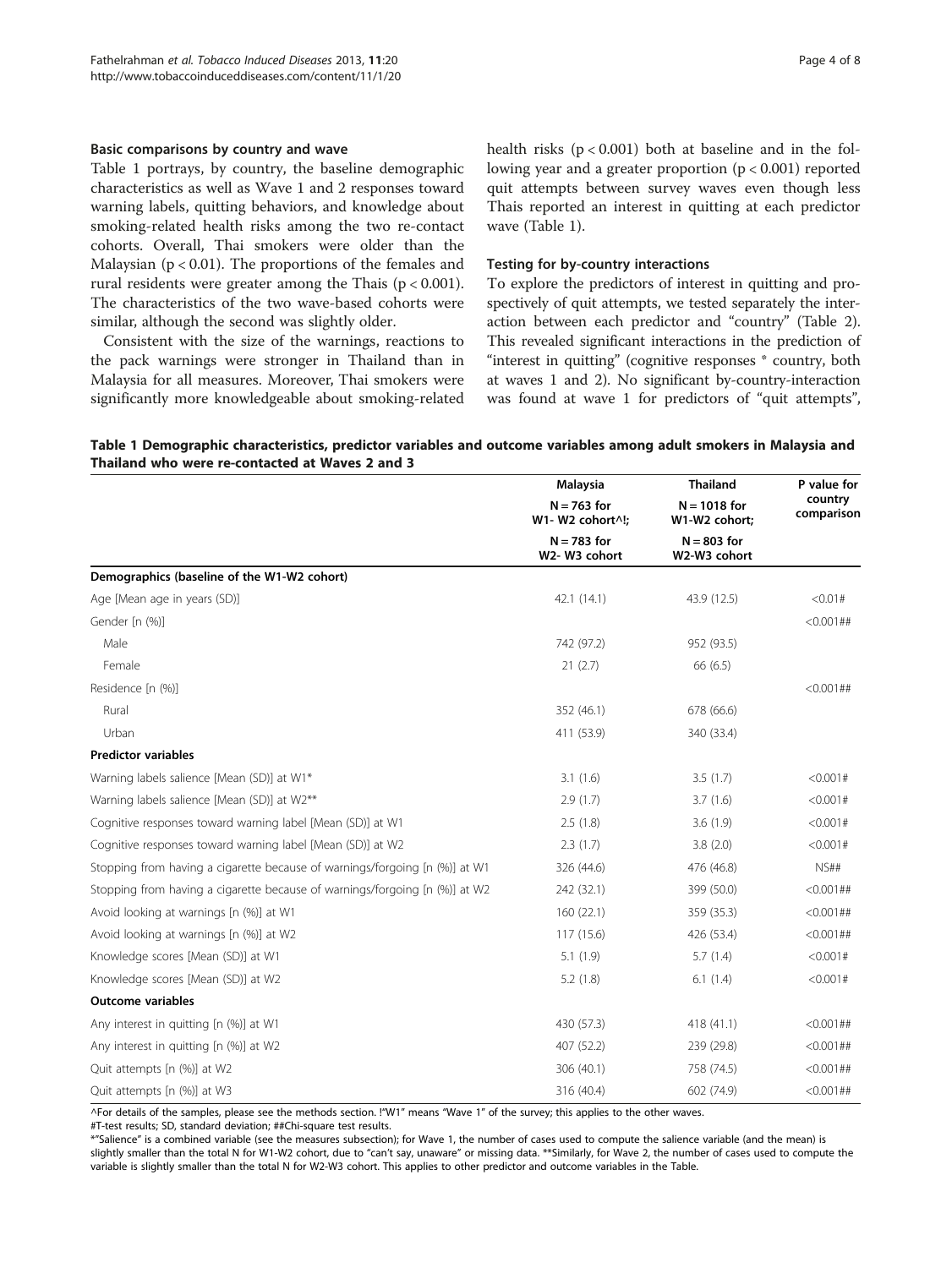|                                            | Any interest in quitting in same year | Quit attempts in follow up year    |  |  |
|--------------------------------------------|---------------------------------------|------------------------------------|--|--|
|                                            | By country                            | By country                         |  |  |
|                                            | Adjusted OR (95% CI) <sup>a</sup>     | Adjusted OR (95% CI) <sup>a</sup>  |  |  |
| Salience (scale) at w1* country            | $1.01 (0.89 - 1.13)^{NS}$             | $0.99(0.87 - 1.12)^{NS}$           |  |  |
| At w2                                      | $0.93 (0.82 - 1.06)^{NS}$             | $1.10 (0.96 - 1.26)^{NS}$          |  |  |
| Cognitive responses at w1 (scale)* country | $0.82$ (0.72 - 0.93)**                | $1.02$ (0.91 - 1.14) <sup>NS</sup> |  |  |
| At w2                                      | $0.80$ (0.70 - 0.91)**                | $1.25$ (1.11 - 1.40)***            |  |  |
| Forgoing at w1* country                    | $0.71 (0.47 - 1.07)^{NS}$             | $0.92$ (0.60 - 1.40) <sup>NS</sup> |  |  |
| At w2                                      | $1.29$ (0.82 - 2.05) <sup>NS</sup>    | 3.39 $(2.11 - 5.43)$ ***           |  |  |
| Avoiding at w1* country                    | 1.01 $(0.64 - 1.58)^{NS}$             | 1.40 $(0.87 - 2.26)^{NS}$          |  |  |
| At w2                                      | $0.91 (0.55 - 1.52)^{NS}$             | $2.38$ (1.39 - 4.09)**             |  |  |
| Any interest in quitting * country         |                                       | $1.38$ (0.89 – 2.12) <sup>NS</sup> |  |  |
| At w2                                      | $\overline{\phantom{a}}$              | 3.68 $(2.16 - 6.29)$ ***           |  |  |
| Knowledge at baseline * country            | $1.06$ (0.70 - 1.59) <sup>NS</sup>    | $1.02$ (0.67 - 1.56) <sup>NS</sup> |  |  |
| At w2                                      | $1.15(0.71 - 1.87)^{NS}$              | $1.17 (0.73 - 1.87)^{NS}$          |  |  |

<span id="page-4-0"></span>Table 2 Responses towards warning labels predicting interest in quitting in the same year, and follow up- year quit attempts among adult smokers from Malaysia and Thailand; results of the predictor variable by country-interactions

a<br>Logistic regression analysis for each interaction term "variable\*country" was tested separately and adjusted for main effects. Reference category for country: Malaysia and for other variable, the lowest category; <sup>NS</sup>Not significant; \*\*  $p < .01$ ; \*\*\*  $p < .001$ .

however, most by-country-interactions for wave 2 were significant (Table 2). Accordingly, the data of the two countries was presented separately for all analyses (in Tables 3 and [4](#page-5-0)).

## Prediction of "interest in quitting" across the two countries

For "interest in quitting", bivariate analyses indicated that for both countries, cognitive reactions (ORs; 1.69 & 1.59 for Malaysia at wave 1 and wave 2 respectively and 1.38 &

1.28 for Thailand at wave 1 and wave 2 respectively), "forgoing cigarettes" (ORs; 3.24 & 2.30 for Malaysia at wave 1 and wave 2 respectively and 2.22 & 2.95 for Thailand at wave 1 and wave 2 respectively) and "knowledge" (ORs; 1.73 & 1.58 for Malaysia at wave 1 and wave 2 respectively and 1.98 & 1.88 for Thailand at wave 1 and wave 2 respectively) were positively predictive of interest at both waves. Salience was also positively associated except for Thailand at wave 2 (ORs; 1.11 & 1.09 for Malaysia at wave 1 and wave 2 respectively and 1.11 for Thailand at wave

| Table 3 Responses toward warning labels predicting interest in quitting in the same year among adult smokers from |  |  |  |
|-------------------------------------------------------------------------------------------------------------------|--|--|--|
| <b>Malavsia and Thailand</b>                                                                                      |  |  |  |

|                                 | Any interest in quitting in same wave     |                                      |                                            |                                    |  |
|---------------------------------|-------------------------------------------|--------------------------------------|--------------------------------------------|------------------------------------|--|
|                                 | Malaysia (N = 721 for W1; N = 770 for W2) |                                      | Thailand (N = 1018 for W1; N = 800 for W2) |                                    |  |
|                                 | Crude OR $(95\% \text{ Cl})^a$            | Adjusted OR (95% CI) <sup>b</sup>    | Crude OR $(95\% \text{ Cl})^a$             | Adjusted OR (95% CI) <sup>b</sup>  |  |
| Salience (scale) w1             | $1.11(1.01 - 1.22)$ **                    | $0.95(0.85 - 1.06)^{NS}$             | $1.11 (1.03 - 1.20)$ **                    | $0.99(0.92 - 1.09)^{NS}$           |  |
| w <sub>2</sub>                  | $1.09(1.01 - 1.19)^{*}$                   | $0.92$ (0.83 - 1.03) <sup>NS</sup>   | $1.04$ (0.95 - 1.14) <sup>NS</sup>         | $0.89(0.79 - 1.01)^{NS}$           |  |
| Cognitive responses (scale) w 1 | $1.69$ (1.52 - 1.87)***                   | $1.57$ (1.39 - 1.77)***              | $1.38$ (1.28 - 1.48)***                    | $1.29(1.19 - 1.40)$ ***            |  |
| w <sub>2</sub>                  | $1.59(1.45 - 1.76)$ ***                   | $1.69$ (1.49 - 1.92)***              | $1.28$ (1.17 - 1.39)***                    | $1.19$ (1.07 - 1.32)**             |  |
| Forgoing w 1                    | $3.24$ (2.36 - 4.43)***                   | $1.77$ (1.20 - 2.61)**               | $2.22$ (1.72 - 2.87)***                    | $1.54$ (1.16 - 2.05)**             |  |
| w <sub>2</sub>                  | $2.30(1.67 - 3.17)$ ***                   | $1.04$ (0.67 – 1.61) <sup>NS</sup>   | $2.95$ (2.14 - 4.07)***                    | $2.32$ (1.60 - 3.39)***            |  |
| Avoiding w 1                    | $1.19$ (0.83 - 1.70) <sup>NS</sup>        | $0.85$ (0.56 - 1.31) <sup>NS</sup>   | $1.21 (0.93 - 1.56)^{NS}$                  | $0.89$ (0.67 - 1.18) <sup>NS</sup> |  |
| w <sub>2</sub>                  | $1.29$ (0.87 - 1.94) <sup>NS</sup>        | $0.89$ (0.56 - 1.44) <sup>NS</sup>   | $1.23$ (0.90 - 1.67) <sup>NS</sup>         | $0.86$ (0.61 - 1.21) <sup>NS</sup> |  |
| Knowledge at baseline ° w 1     | $1.73$ (1.29 - 2.33)***                   | $1.71$ $(1.19 - 2.44)$ <sup>**</sup> | $1.98$ (1.50 - 2.60)***                    | $1.51$ $(1.13 - 2.02)$ **          |  |
| w <sub>2</sub>                  | $1.58(1.18 - 2.11)$ **                    | $1.14$ (0.81 - 1.61) <sup>NS</sup>   | $1.88$ (1.27 - 2.77)**                     | 1.34 $(0.89 - 2.02)^{NS}$          |  |
| Pseudo R2 Wave 1 predictors     | 0.173                                     | 0.075                                | 0.021                                      | 0.043                              |  |
| Pseudo R2 Wave 2 predictors     | 0.128                                     | 0.065                                | 0.016                                      | 0.098                              |  |

<sup>a</sup>Simple logistic (bivariate analysis); <sup>b</sup>Multiple logistic regression analysis adjusted for age, gender, and rural/urban; <sup>c</sup>Reference category = "lower to average knowledge" (0-4 scores), <sup>NS</sup>Not significant; \* p < .05; \*\* p < .01; \*\*\* p < .001.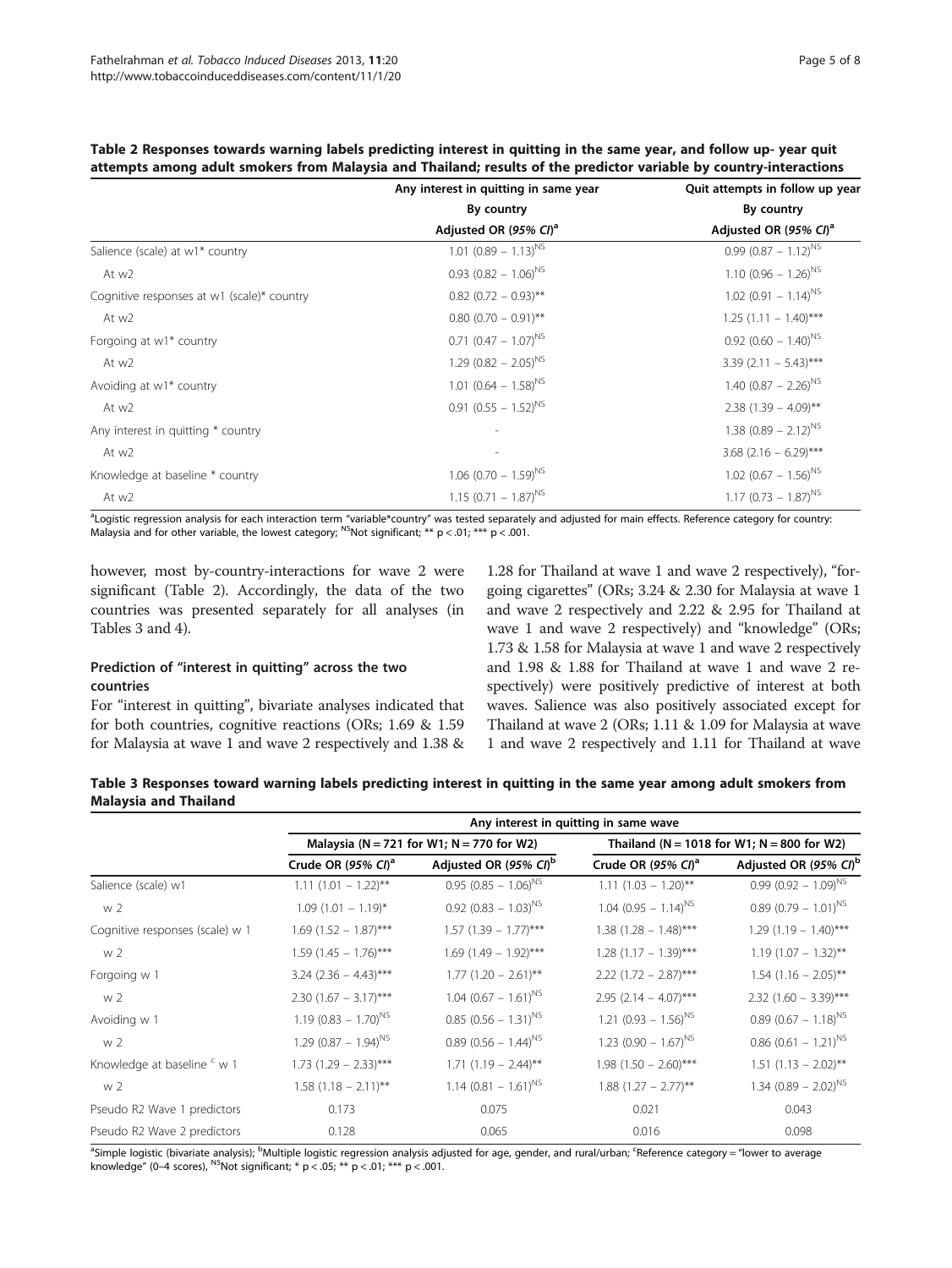|                                   | Quit attempts in follow up wave    |                                              |                                               |                                    |  |
|-----------------------------------|------------------------------------|----------------------------------------------|-----------------------------------------------|------------------------------------|--|
|                                   |                                    | Malaysia ( $N = 750$ at W2; $N = 780$ at W3) | Thailand ( $N = 1018$ at W2; $N = 803$ at W3) |                                    |  |
|                                   | OR (95% CI) <sup>a</sup>           | Adjusted OR (95% CI) <sup>b</sup>            | OR (95% CI) <sup>a</sup>                      | Adjusted OR (95% CI) <sup>b</sup>  |  |
| Salience at w1 (scale)            | $1.04$ (0.95 - 1.14) <sup>NS</sup> | $1.01 (0.91 - 1.12)^{NS}$                    | $1.04$ (0.96 – 1.13) <sup>NS</sup>            | $0.99(0.90 - 1.09)^{NS}$           |  |
| At w2                             | $0.93$ (0.86 - 1.02) <sup>NS</sup> | $0.89$ (0.81 - 0.99)*                        | $1.02$ (0.92 - 1.12) <sup>NS</sup>            | $0.88$ (0.78 - 0.98)*              |  |
| Cognitive responses at w1 (scale) | $1.19$ (1.09 - 1.29)***            | $1.09(0.98 - 1.23)^{NS}$                     | $1.20$ (1.12 - 1.29)***                       | $1.12$ $(1.02 - 1.22)^{*}$         |  |
| At w2                             | $1.03$ (0.95 - 1.11) <sup>NS</sup> | $1.09(0.97 - 1.22)^{NS}$                     | $1.29$ (1.18 - 1.39)***                       | $1.23$ (1.11 - 1.37)***            |  |
| Forgoing at w1                    | $1.81$ $(1.34 - 2.45)$ ***         | 1.36 $(0.96 - 1.96)^{NS}$                    | $1.64$ (1.23 - 2.19)***                       | $1.22$ (0.88 - 1.69) <sup>NS</sup> |  |
| At w2                             | $0.78$ (0.57 - 1.07) <sup>NS</sup> | $0.69$ (0.46 - 1.04) <sup>NS</sup>           | $2.59$ (1.85 - 3.64)***                       | $1.55$ (1.01 - 2.32)*              |  |
| Avoiding at w1                    | 1.11 $(0.77 - 1.58)^{NS}$          | $0.90 (0.61 - 1.32)^{NS}$                    | $1.51$ (1.11 - 2.06)**                        | $1.37 (0.99 - 1.89)^{N5}$          |  |
| At w2                             | $0.67$ (0.44 – 1.01) <sup>NS</sup> | $0.71 (0.45 - 1.12)^{NS}$                    | $1.41$ $(1.02 - 1.94)^*$                      | $1.08$ (0.74 – 1.57) <sup>NS</sup> |  |
| Any interest in quitting at w1    | $1.47$ (1.09 - 1.99)*              | $1.15$ (0.80 - 1.64) <sup>NS</sup>           | $1.94$ (1.44 – 2.63)***                       | $1.61$ $(1.17 - 2.23)$ **          |  |
| At w2                             | $1.02$ (0.77 - 1.36) <sup>NS</sup> | $1.02$ (0.72 - 1.43) <sup>NS</sup>           | $3.68$ (2.36 - 5.75)***                       | 2.85 $(1.79 - 4.53)$ ***           |  |
| Knowledge at baseline c w1        | $1.15$ (0.85 - 1.54) <sup>NS</sup> | $1.16$ (0.84 – 1.61) <sup>NS</sup>           | $1.27$ (0.95 $-1.71$ )***                     | $1.03$ (0.73 - 1.41) <sup>NS</sup> |  |
| At w2                             | $1.25$ (0.94 - 1.68) <sup>NS</sup> | 1.31 $(0.95 - 1.81)^{NS}$                    | $1.46$ (1.02 - 2.09)*                         | $1.05$ (0.70 - 1.56) <sup>NS</sup> |  |

<span id="page-5-0"></span>Table 4 Responses towards warning labels predicting follow up- year quit attempts among adult smokers from Malaysia and Thailand

<sup>a</sup>Simple logistic (bivariate analysis); <sup>b</sup>Multiple logistic regression analysis adjusted for age, gender, and rural/urban; <sup>c</sup>Reference category = "lower to average knowledge" (0–4 scores), <sup>NS</sup>Not significant; \* p < .05; \*\* p < .01; \*\*\* p < .001.

1), but avoidance was unrelated (Table [3\)](#page-4-0). Multivariate analyses revealed similar effects in the two countries with "cognitive reactions" being positively predictive at both waves (adjusted ORs; 1.57 & 1.69 for Malaysia at wave 1 and wave 2 respectively and 1.29 & 1.19 for Thailand at wave 1 and wave 2 respectively). "Forgoing" was also positively predictive, except for Malaysia at wave 2 (adjusted ORs; 1.77 for Malaysia at wave 1 and 1.54 & 2.32 for Thailand at wave 1 and wave 2 respectively). Knowledge was predictive in both countries at wave 1 (adjusted ORs; 1.71 & 1.51 for Malaysia and Thailand respectively), but at wave 2 it had no multivariate effects (Table [3\)](#page-4-0).

## Prediction of subsequent quit attempts across the two countries

The associations between predictor variables and subsequent quit attempts were more complicated (Table 4). In both waves in Thailand all predictors except salience were positively associated with subsequent quit attempts, but in the multivariate analyses, only "an interest in quitting" (adjusted ORs; 1.61 & 2.85 at wave 1 and wave 2 respectively) and "cognitive responses" (adjusted ORs; 1.12 & 1.23 at wave 1 and wave 2 respectively) were independent predictors in both cohorts, with "forgoing" being a significant predictor in the second cohort (adjusted OR = 1.55, 95% CI: 1.01-2.32) and "salience" a negative predictor in the same cohort (adjusted  $OR =$ 0.88, 95% CI: 0.78-0.98). By contrast in Malaysia, when treated independently only "cognitive reactions" (OR = 1.19, 95% CI: 1.09-1.29), "forgoing" (OR = 1.81, 95% CI: 1.34-2.45) and "an interest in quitting" ( $OR = 1.47$ , 95%)

CI: 1.09-1.99) were associated, but only in the first cohort. In the multivariate analyses for the first cohort however, there were no independent significant effects. In the second cohort in Malaysia nothing predicted making quit attempts bivariately, but in the multivariate analyses, salience was negatively associated with subsequent attempts (adjusted OR = 0.89, 95% CI: 0.81-0.99,  $p < 0.05$ ).

## **Discussion**

This study found that the predictors of "an interest in quitting" were similar in the two countries across the two waves of prediction. However, there were marked differences in predictors of making quit attempts. In Thailand both "an interest in quitting" and several of the health warning reactions were significantly predictive of subsequent quit attempts in both waves, but for Malaysia the effects were weaker, and indeed for the Wave2-3 analyses none of the health warning variables had significant positive relationships with subsequent quitting and there was a marginal negative effect for warning salience. This contrasted with the Wave1-2 analyses where cognitive responses and forgoing contributed predictive variance (albeit not significant for either in the combined analyses). This difference in prediction occurred in a context where the warnings remained constant.

For Thailand, the predictors of interest in quitting were similar to those factors prospectively predicting quit attempts, and these are essentially the same as those found in the developed, largely English speaking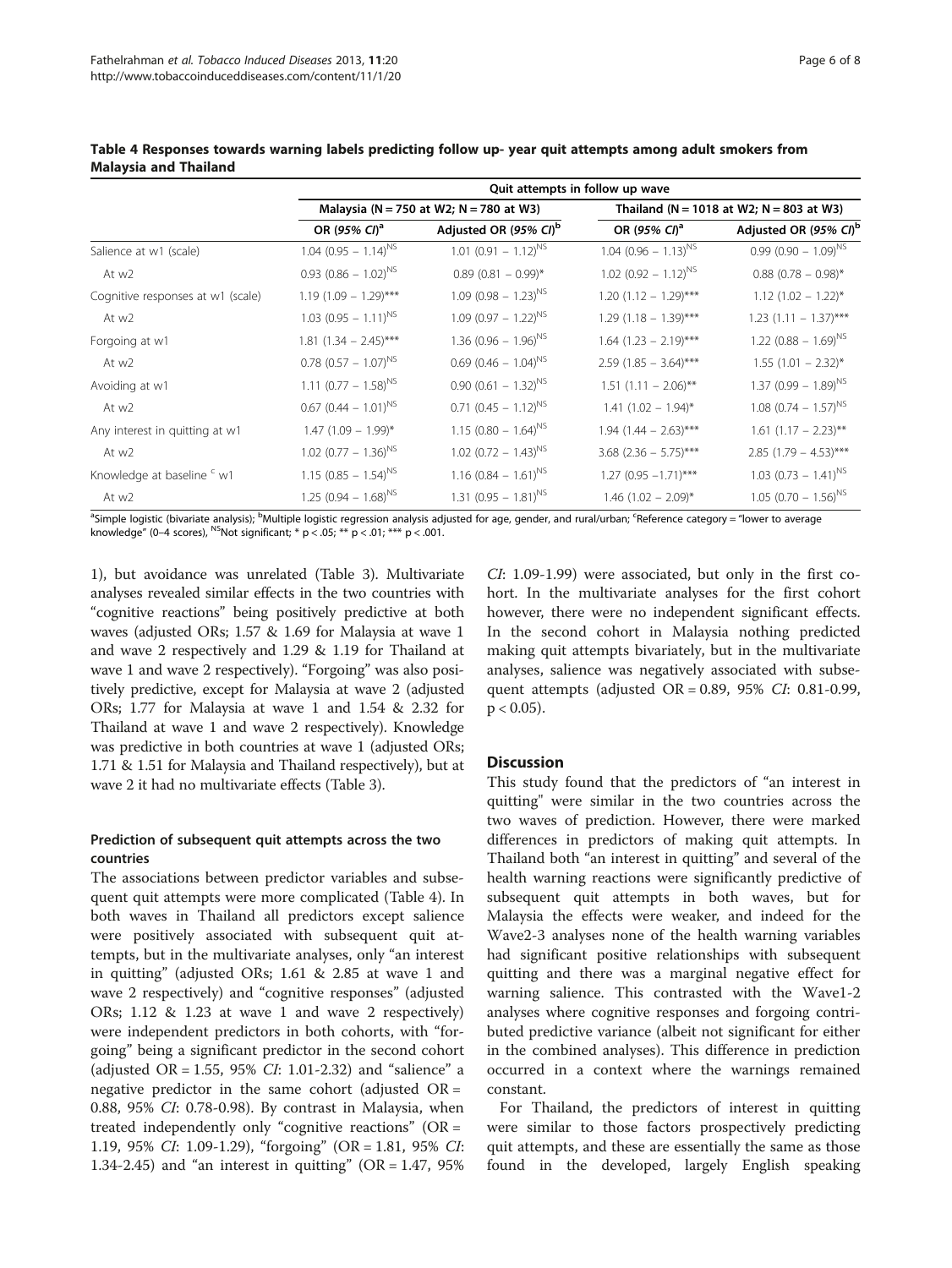countries [\[9](#page-7-0)] providing support for some universality in reactions to warning labels.

In interpreting the results it is important to keep in mind that the larger and more prominent Thai labels, both text-only and graphic, were significantly more salient than the Malaysian ones, and, of more importance, the cognitive and the behavioral responses toward them that predict subsequent quitting were also higher among Thai smokers [[13](#page-7-0)]. Thus the stronger associations with outcomes in the Thai sample provide more evidence for the greater effectiveness of strong warnings.

In Malaysia, where the warnings remained weak throughout the study, the effects differed by wave, particularly for prediction of making quit attempts where a marginal effect on quitting between waves 1 and 2, unexpectedly disappeared in the second to third waves. The finding on interest in quitting where we replicated that aspect of our earlier work [[12](#page-7-0)], were more similar, although at wave 2 we failed to find independent effects for forgoing and knowledge, suggesting a weaker overall relationship. It is possible that these differences in prediction are related to the levels of community activity around smoking either in the period before the predictors were measured or during the period when quit attempts were being assessed. In the months leading up to Wave 1 of the survey [\[17](#page-7-0)], Malaysia conducted its first ever comprehensive mass media campaign to discourage smoking and encourage quitting. This campaign, called Tak Nak ("Say No" to smoking) had high reach and stimulated a lot of quitting activity [[18\]](#page-7-0). From around the time of Wave1 there was little community-based activity for the rest of the period covered by our surveys. It might be that for weak warnings, like those in Malaysia, there needs to be some other form of encouragement for quitting before the warnings act as effective triggers to make quit attempts. We know community campaigns can have a positive effect on quitting [\[19,20](#page-7-0)], so this is plausible, although we cannot rule out the possibility that at least some of the effects are a more direct effect of the community-based campaign on responses to the predictor measures, even though they refer specifically to the health warnings. Further, we have not found interactive effects by country in our previous studies in the developed countries, suggesting that the effects of the weak warnings in the US which are accompanied by strong public education, at least in some places, can still have an impact.

It is notable in this study, as in others, that in multivariate analyses, warning salience was either unassociated or negatively associated with quitting activity. We think this is because to be aware of the warnings, you need to be aware of cigarettes, and there appears to be a net effect of noticing anything to do with cigarettes triggering thoughts of smoking (the so-called ironic process) [[21\]](#page-7-0). This means it is particularly important to have warnings that are strong enough to overcome this tendency by engaging countering thoughts about the undesirability of smoking. That is, mere presence of warnings is not enough, to the extent they are ignored (not avoided), they will have no effect.

The similar pattern of predictors of "quitting attempts" and "an interest in quitting" across the two pairs of waves in Thailand suggests that the graphic and textonly warnings operate in essentially the same way. The main difference is that the new warning labels tended to generate higher levels of these desirable reactions [\[12](#page-7-0)]. Once again it is the capacity of warnings to evoke action-oriented thoughts or behaviors that signals an increased subsequent likelihood of taking the more substantial act of attempting to quit.

In Thailand we found bivariate positive associations between reported avoiding the warnings and subsequent quit activity, but as in the developed countries [\[9](#page-7-0)], this disappeared in the multivariate analyses. These consistent findings suggest that avoidance is not a problem and that those who sometimes avoid the warnings, also tend to think about quitting more and thus are more likely to take quit-related actions over time. What better way to avoid thinking about the harms of smoking than to no-longer smoke and no-longer have to worry!

#### Limitations

As a correlational study, we cannot rule out the possible causal role of some unmeasured third variable. The most plausible would be some other form of health education which may have stimulated the reactions either independent of or in interaction with the health warnings, something we have already postulated as possibly contributing to the different findings on quit attempts in the two waves in Malaysia. Such effects could also have contributed to the strengthening of reactions in Thailand in Wave 2, in particular, via the promotion of some of the harms of smoking in the mass media, an area where Thailand became more active after our first survey. We do not know to what extent this additional activity in Thailand would have affected our results. The finding of prediction from Wave 1 (before such activity in Thailand) to wave 2 outcomes (i.e. which could have been affected by intervening health education) makes it more likely that some of the effects are real and attributable to the warnings. It would be useful to attempt to more directly study the interactive effects of different sources of health information on both interest in quitting and quitting.

A further limitation of the present study was the high attrition rate among respondents in Malaysia. However, retention was good in Thailand, and there is nothing about the differences we found between the two countries that would suggest that the differential retention had any impact on the findings, but cannot absolutely rule it out. It